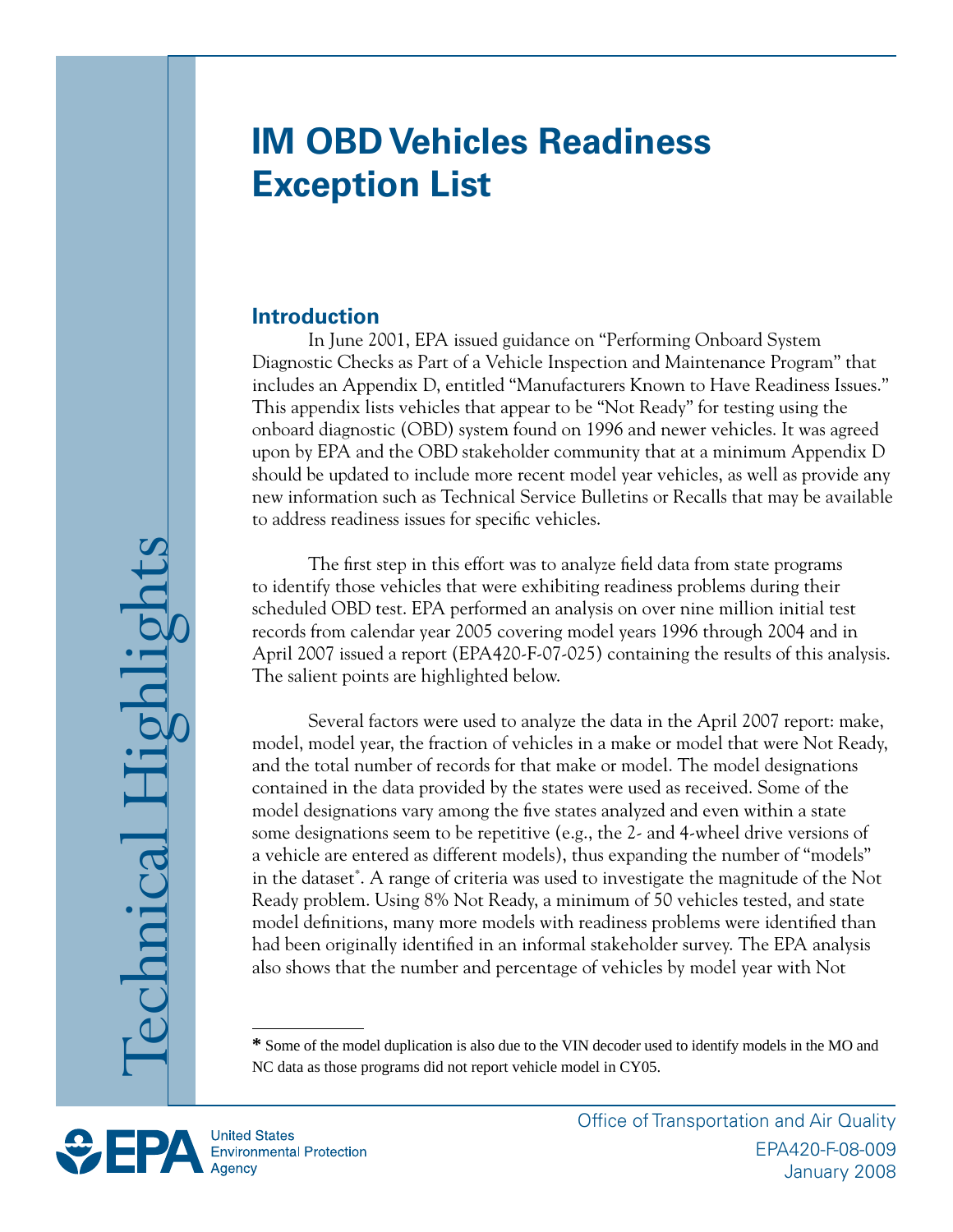Ready issues has declined significantly since OBD systems were first installed in 1996.The overwhelming majority of makes have readiness issues in less than 7% of its vehicles.

The April 2007 analysis did not attempt to investigate the causes for the Not Ready issues. Such causes include: design problems with the vehicle's OBD system, scan tool/ inspection software problems, vehicles being tested that are not OBD equipped, and vehicles that have already been identified as having readiness issues and have a solution identified. EPA has established a workgroup to look into potential readiness problems based on the analysis discussed in this report.

It was originally intended that the workgroup would focus on those models that have a Not Ready rate of 30% or more; however, a number of vehicles in this category were found to be over 8500 lbs. GVWR, already in the existing Appendix D, or subject to a specific recall campaign. Therefore, this update will provide a listing of these vehicles, and the next update will focus on those vehicles with Not Ready rates greater than 30% that are being investigated further. The next update will address vehicles with Not Ready rates greater than 20% also.

It should be noted that the analyses done for this document included data from GA and WI, so that the total number of test records was increased to approximately 12 million.

Solutions for those vehicles under evaluation will be developed by the stakeholder workgroup and shared through periodic updates to the broader IM community via mechanisms such as the IM Solutions List Server.

Please contact Gene Tierney [\(tierney.gene@epa.gov\)](mailto:tierney.gene@epa.gov) or Lee Cook [\(cook.leila@epa.gov\)](mailto:cook.leila@epa.gov) for questions regarding this document.

## **Over 30% Not Ready:Vehicles Between 8,500 & 14,000 lbs. GVWR**

The table below provides a summary of the Makes, Models, and Model Years of vehicles that were found to be judged Not Ready from the analysis of the seven-state data; however, they are also over 8500 lbs. GVWR and, therefore, are not required to be federally OBD-compliant until a 40% phase-in beginning with the 2004 model year for gasoline and a 50% phase-in beginning with the 2005 model year for diesel. For this reason OTAQ does not recommend these vehicles be OBD-tested. If a state does decide to OBD test these vehicles, the OBD system information should not be the sole source of information for any pass/fail decision. Furthermore, any state that decides to OBD-test these vehicles should exercise caution even if the testing is done on an advisory basis.

It was recognized that those vehicles appearing in Table 1 were identified by chance and, therefore, less than a complete list. A second table was created to address this issue and is much more extensive. It lists all vehicles over 8500 lbs. GVWR certified from MY00 through MY07 and includes engine size. Due to its size, it is only available electronically on the OTAQ web page. (See File Table 1a.)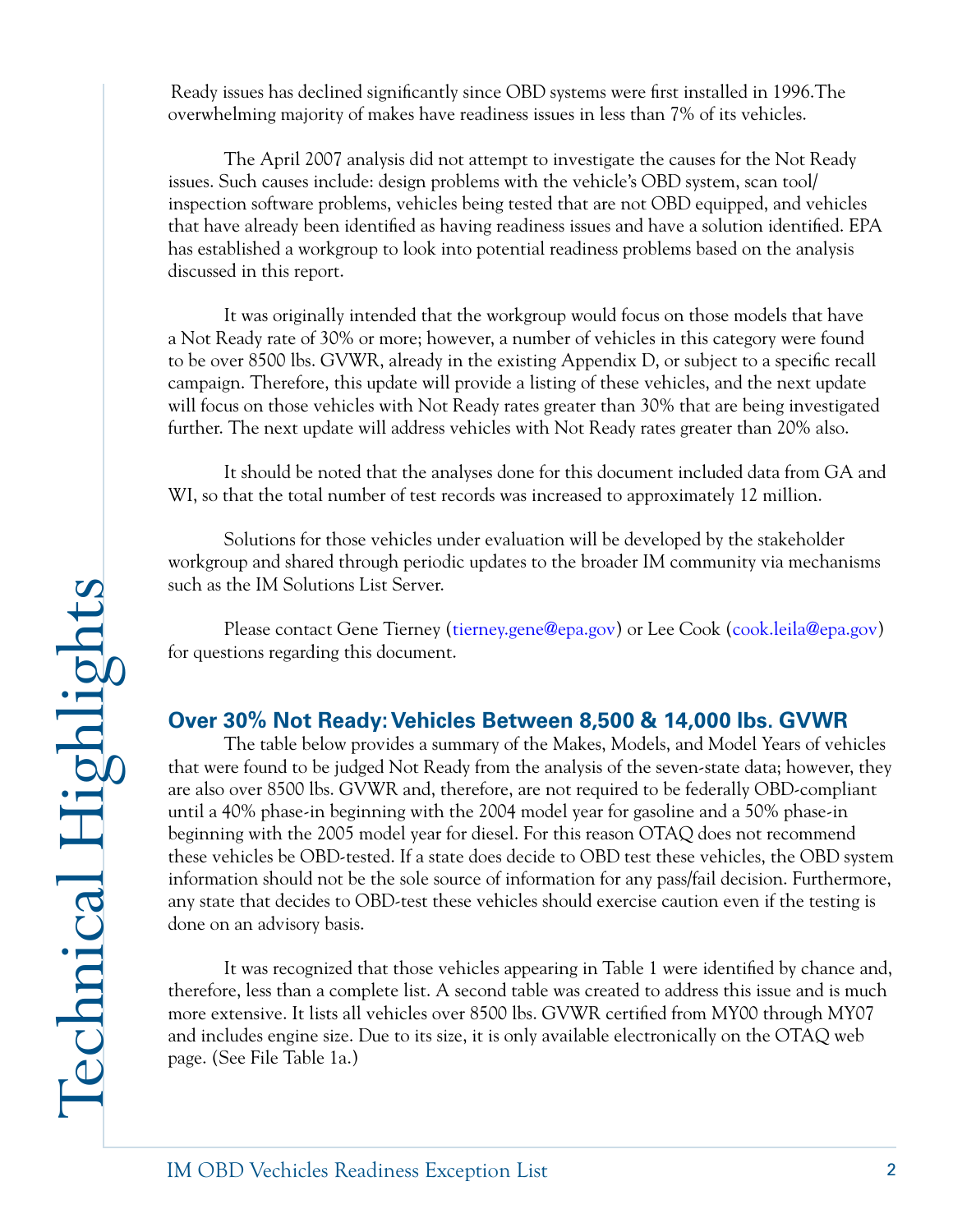| Table 1: Vehicles Over 8500 lb. GVWR Identified in Data with >30% Not Ready* |  |
|------------------------------------------------------------------------------|--|
|------------------------------------------------------------------------------|--|

|            |           | <b>MY</b> |              |              |      |      |      |                    |      |      |
|------------|-----------|-----------|--------------|--------------|------|------|------|--------------------|------|------|
| Make       | Model     | 1996      | 1997         | 1998         | 1999 | 2000 | 2001 | 2002               | 2003 | 2004 |
| Chevy      | C2500     | X         |              | X            | X    |      |      |                    |      | X    |
| Chevy      | G1500     |           |              |              |      |      | X    | X                  |      |      |
| Chevy      | G2500     | X         | X            | X            | X    |      | X    | X                  |      |      |
| Chevy      | G35       |           | X            |              |      |      |      |                    |      |      |
| Chevy      | K2500     | X         |              |              |      |      |      |                    |      | X    |
| Chevy      | K3500     |           | X            |              |      |      |      |                    |      |      |
| Chevy      | Savanna   |           |              |              | X    |      | X    |                    |      |      |
| Chevy      | 3500      |           | $\mathsf{x}$ |              |      |      |      |                    |      |      |
| Dodge      | B2500     | X         | X            | X            | X    |      |      |                    |      |      |
| Dodge      | B3500     | X         | X            |              |      |      |      |                    |      |      |
| Dodge      | Ram 2500  | X         |              |              |      |      | X    | X                  |      |      |
| Dodge      | Ram 3500  | X         |              | $\mathsf{x}$ |      |      | X    |                    |      |      |
| Dodge      | Ram Van   | X         | X            | X            | X    |      | X    | X                  | x    |      |
| Dodge      | Ram Wagon | X         |              |              |      |      | X    | X                  |      |      |
| Ford       | E250      | X         | X            | X            | X    | X    | X    | X                  | x    | X    |
| Ford       | E350      | X         |              | X            | X    |      | X    | X                  | x    | X    |
| Ford       | Excursion |           |              |              |      |      | X    | X                  | X    |      |
| Ford       | F250      | X         | X            | X            | X    |      | X    | X                  | x    | X    |
| Ford       | F350      |           |              |              | X    |      | X    | X                  | X    |      |
| Ford       | E150      | X         |              |              |      |      |      |                    |      |      |
| <b>GMC</b> | C2500     | X         | X            | X            | X    |      |      |                    |      |      |
| <b>GMC</b> | G25       |           | X            |              |      |      |      |                    |      |      |
| <b>GMC</b> | G2500     | X         |              |              |      |      |      | $\pmb{\mathsf{x}}$ |      | X    |
| <b>GMC</b> | G35       |           | $\mathsf{x}$ |              |      |      |      |                    |      |      |
| <b>GMC</b> | Savanna   |           | X            | х            | x    |      | X    |                    |      |      |
| <b>GMC</b> | Sierra    |           |              | X            |      |      |      |                    |      |      |
| <b>GMC</b> | 3500      |           |              |              | X    |      |      |                    |      |      |

Technical Highlights Technical Highlights

In all tables, an "x" indicates that particular Make, Model, and MY displayed a Not Ready rate >30% in the data set. If the cell is blank, then that Make, Model , and MY Not Ready rate was below 30% and not the focus of this update even though those cells still represent vehicles that are above 8500 lb GVWR.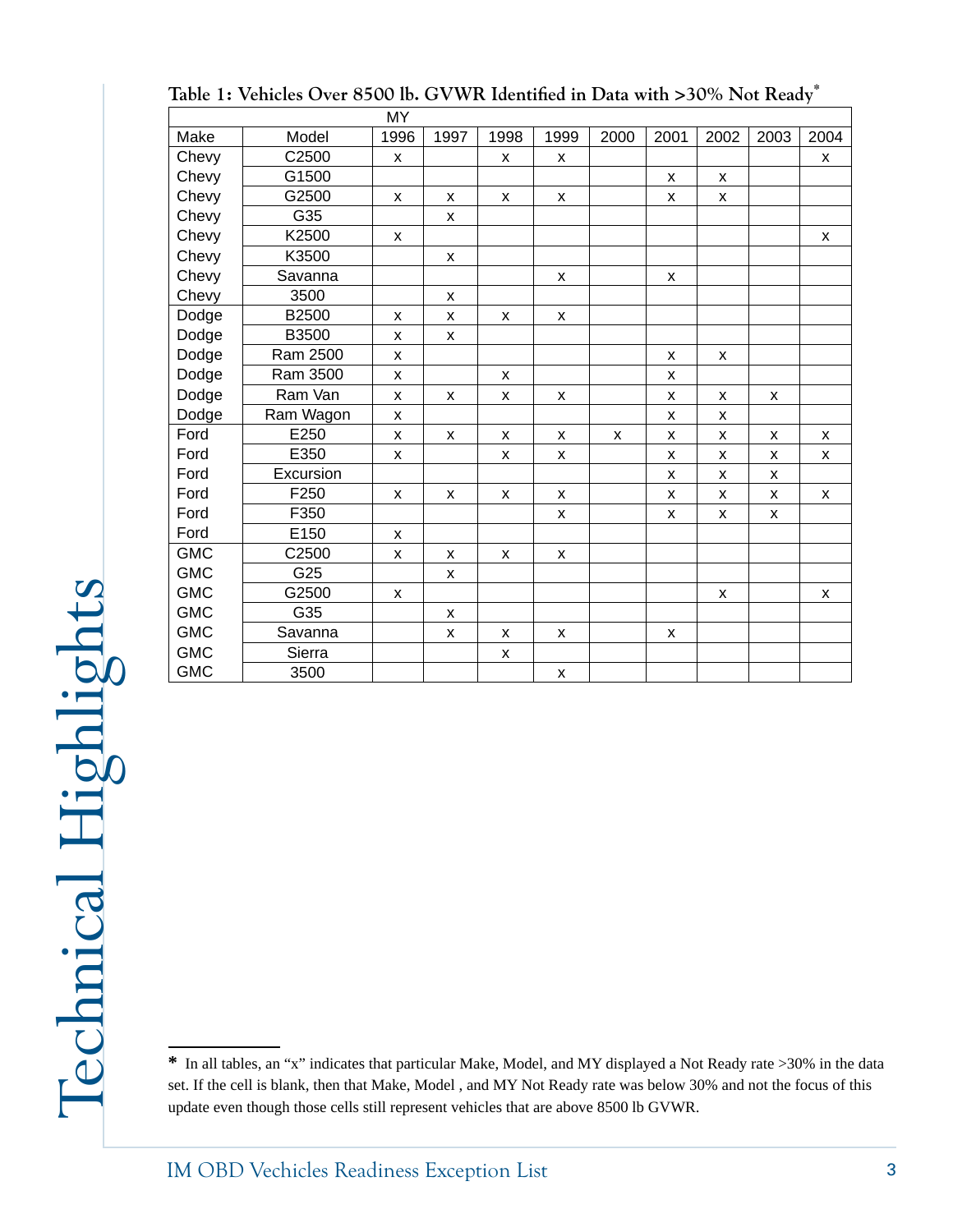### **Over 30% Not Ready: Vehicles Subject to Recall Campaign #678 TSB 18-005-01**

The following vehicles in Table 2 have been the focus of a manufacturer recall campaign (Recall Campaign #678). The readiness issue with these vehicles is an improper design that causes all monitors to set to "Not Ready" following every ignition key-off event.

TSB 18-005-01 applies to non-California vehicles and will be performed at no cost, even if the warranty has expired. A similar agreement between ARB and Chrysler has been established for CA vehicles.

|            |            | MΥ   |
|------------|------------|------|
| Make       | Model      | 1996 |
| Chrysler   | Cirrus     | x    |
| Chrysler   | Concorde   | х    |
| Chrysler   | Intrepid   | х    |
| Chrysler   | LHS        | х    |
| Chrysler   | New Yorker | x    |
| Chrysler   | Sebring    | х    |
| Dodge      | Avenger    | х    |
| Dodge      | Intrepid   | x    |
| Dodge      | Neon       | x    |
| Dodge      | Stratus    | x    |
| Jeep Eagle | Talon      | x    |
| Jeep Eagle | Vision     | x    |
| Plymouth   | Breeze     | x    |
| Plymouth   | Neon       | x    |
| Plymouth   | Voyager    | x    |

|  |  | Table 2: Recall Campaign #678 Vehicles |  |  |
|--|--|----------------------------------------|--|--|
|--|--|----------------------------------------|--|--|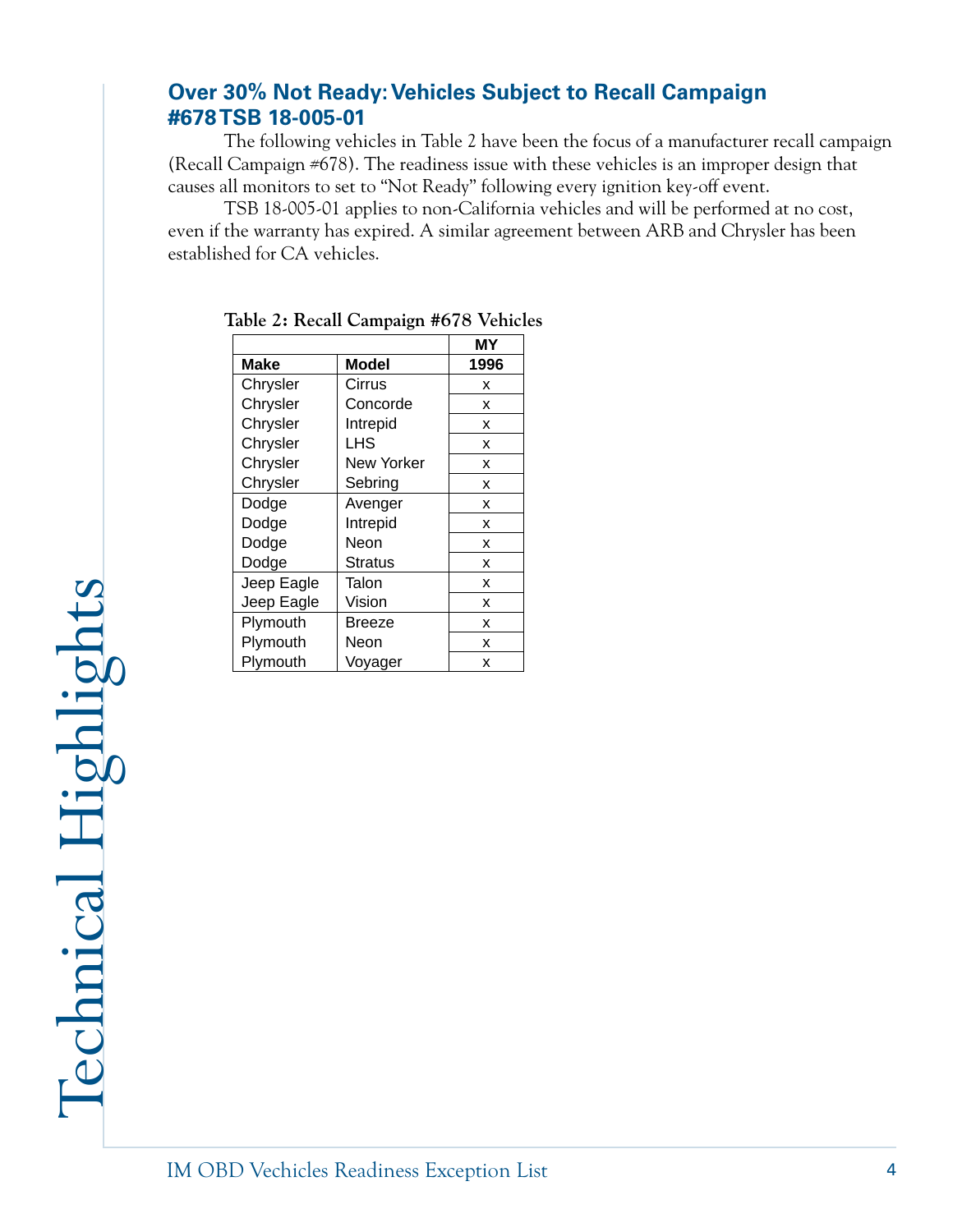## **Over 30% Not Ready: Vehicles Already in Existing Appendix D**

The vehicles appearing in Table 3 below have been identified previously in the existing Appendix D that can be found in the June 2001 EPA document "Performing Onboard Diagnostic System Checks as Part of a Vehicle Inspection & Maintenance Program". The document number of this report is EPA420-R-01-015. The recommended procedure for handling these vehicles is to scan them for MIL illumination without regard to readiness status.

| Make       | Model    | 1996 | 1997 | 1998 |
|------------|----------|------|------|------|
| Mitsubishi | Diamante |      | x    | x    |
|            | Eclipse  | x    | x    | x    |
|            | Galant   | х    | x    | x    |
|            | Mirage   | x    | x    | x    |
|            | Montero  | x    | x    | X    |
|            | 3000     | x    | x    |      |
| Saab       | 900/9000 | x    | х    |      |
| Subaru     | Impreza  | х    |      |      |
|            | egacy    | x    |      |      |

Table 3: Vehicles in June 2001 Appendix D<sup>\*</sup>

The June 2001 Appendix D recommends All Model Mitsubishi vehicles from MY96-98 be scanned for MIL illumination without regard to readiness. The vehicles in Table 3 were only those that were identified in the state CY05 data, but this guidance update does not supersede that recommendation and all MY96-98 Mitsubishis should continue to be scanned for MIL illumination without regard to readiness.